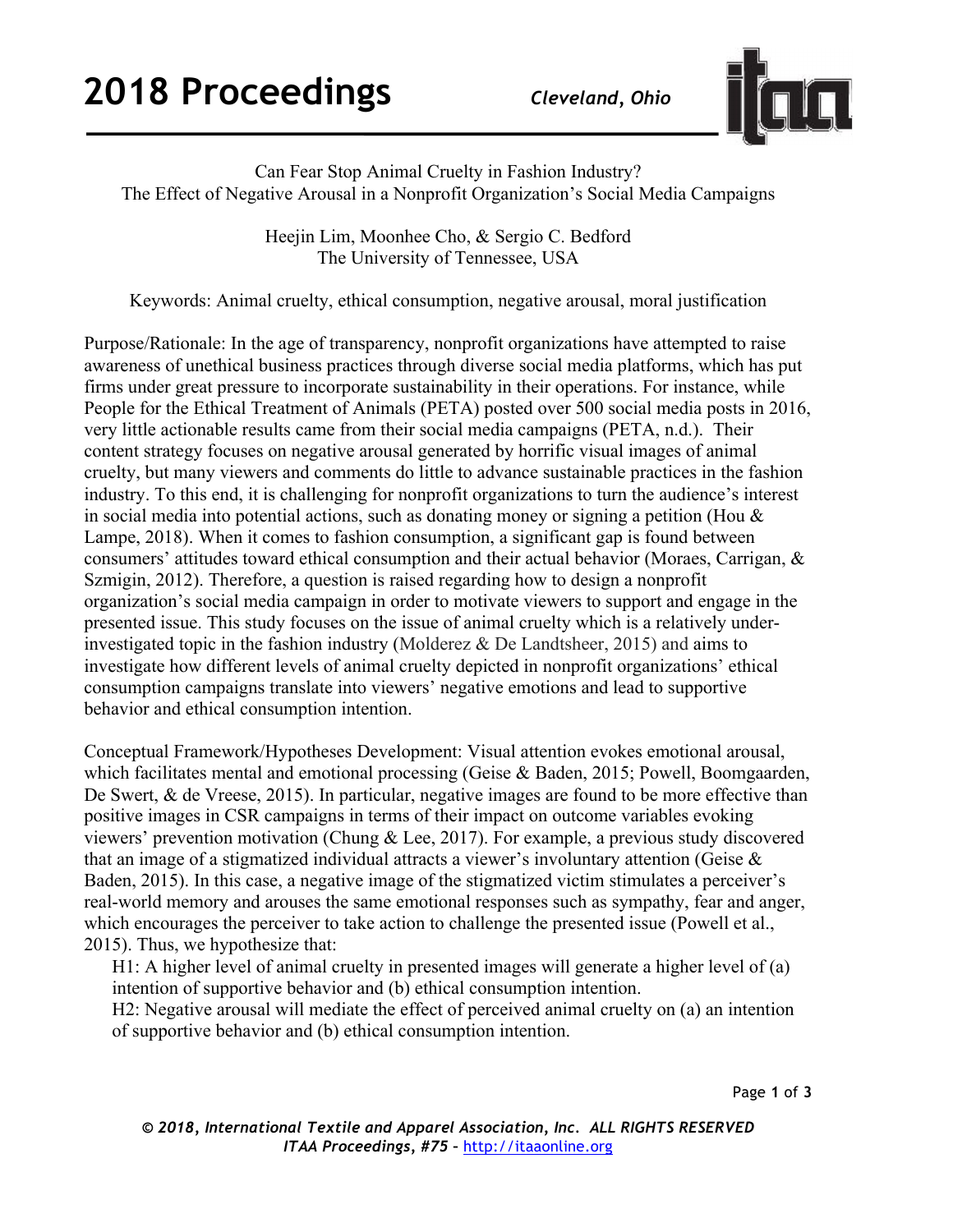## **2018 Proceedings** *Cleveland, Ohio*

Geise and Baden (2015) suggested that when an image is presented, perceivers decode selectively identified visual elements, relate their initial interpretation of the picture to their prior knowledge and determine the salience of the meaning. Furthermore, based on moral disengagement theory that elucidates a mechanism of individuals' selective activation and disengagement of self-sanction of inhumane conduct in a particular context (Bandura, 2002), this hypothesizes that:

H3: The direct effect of perceived animal cruelty on an intention of supportive behavior will be less for those high in justification for unethical consumption.

H4: The direct effect of perceived animal cruelty on an intention of ethical consumption intention will be less for those high in justification for unethical consumption.

Research Design/Procedure: College students (n=98) from a Southeastern University were recruited and randomly assigned to one of three experimental conditions that presented three images of animals or part of animal bodies as Facebook posts from a fictitious nonprofit organization: non-threatening condition ( $n=26$ ), low-level of threatening condition ( $n=27$ ) and high-level of threatening condition (n= 29). A pre-test of 11 faculty and graduate students identified the images used in each condition. In the main study, participants were asked to assess the degree of justification of unethical consumption such as (a) reality of economic development, (b) government dependency and (c) economic rationalization (adapted from d'Astous & Legendre, 2009) prior to being exposed to experimental stimuli. After exposure to the stimuli, participants assessed the degree of negative arousal, intention of supportive behavior and ethical consumption intention. All items were measured on 7-point Likert scales with anchors 1= strongly disagree and 7= strongly agree.

Results: A manipulation check confirmed that different levels of threatening conditions for animals were perceived in each condition as intended  $(F=37.79, p<.001)$ . The results of one-way ANOVA revealed no significant direct effect of perceived levels of threatening neither on (a) intention of supportive behavior (b = 29, p>.10) nor on (b) ethical consumption (b=.11, p>.10) at 95% confidence level, thus rejecting H1. The indirect effect was tested using a bootstrap estimation approach with 5,000 samples, and the results indicated that negative arousal fully mediates the effect of perceived animal cruelty on intention of supportive behavior (b=1.10, SE=.26, 95% CI = .62, 1.60), but no mediation effect on ethical consumption intention ( $b$ =.58, SE=.38, 95% CI =  $-15$ , 1.35), thus supporting H2(a) and rejecting H2(b). The results of a biascorrected bootstrap confidence interval (CI) using Hayes's moderated mediation model #5 revealed that the direct effect of perceived animal cruelty on supportive behavior intention was less for participants with high level of economic rationalization ( $b$ = -1.93, p<.01, 95% CI= -3.3194, -.5429), partially supporting H3. No interaction effect of perceived animal cruelty and justification of unethical consumption on ethical consumption intention was found, thus rejecting H4.

Discussion: Findings of this study contribute to the literature by advancing the current understanding of the role of emotional visuals in ethical consumption campaigns. Furthermore, the result of moderation analysis illustrates a reason for a potential failure of nonprofit organizations' communicative intention in ethical consumption campaigns. The future research

Page **2** of **3**

*© 2018, International Textile and Apparel Association, Inc. ALL RIGHTS RESERVED ITAA Proceedings, #75 –* http://itaaonline.org